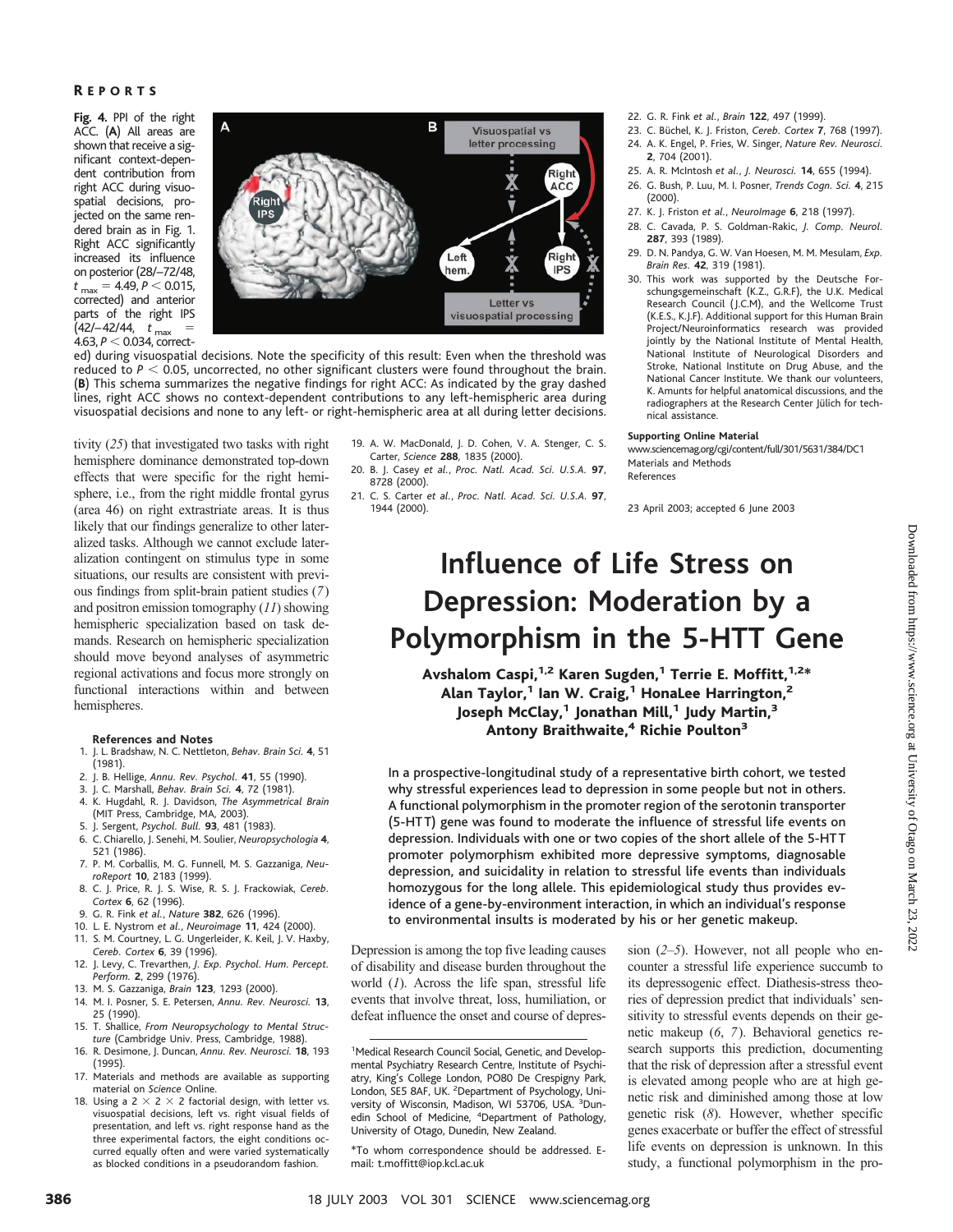moter region of the serotonin transporter gene (*SLC6A4*) was used to characterize genetic vulnerability to depression and to test whether 5-HTT gene variation moderates the influence of life stress on depression.

The serotonin system provides a logical source of candidate genes for depression, because this system is the target of selective serotonin reuptake–inhibitor drugs that are effective in treating depression (*9*). The serotonin transporter has received particular attention because it is involved in the reuptake of serotonin at brain synapses (*10*). The promoter activity of the 5-HTT gene, located on 17q11.2, is modified by sequence elements within the proximal 5' regulatory region, designated the 5-HTT gene-linked polymorphic region (5-HTTLPR). The short ("s") allele in the 5-HTTLPR is associated with lower transcriptional efficiency of the promoter compared with the long ("l") allele (*11*).

Evidence for an association between the short promoter variant and depression is inconclusive (*12*). Although the 5-HTT gene may not be directly associated with depression, it could moderate the serotonergic response to stress. Three lines of experimental research suggest this hypothesis of a gene-by-environment ( $G \times$ E) interaction. First, in mice with disrupted 5-HTT, homozygous and heterozygous (5-HTT  $-/-$  and  $+/-$ ) strains exhibited more fearful behavior and greater increases in the stress hormone (plasma) adrenocorticotropin in response to stress compared to homozygous (5-HTT  $+/-$ ) controls, but in the absence of stress no differences related to genotype were observed (*13*). Second, in rhesus macaques, whose length variation of the 5-HTTLPR is analogous to that of humans, the short allele is associated with decreased serotonergic function [lower cerebrospinal fluid (CSF) 5-hydroxyindoleacetic acid concentrations] among monkeys reared in stressful conditions but not among normally reared monkeys (*14*). Third, human neuroimaging research suggests that the stress response is mediated by variations in the 5-HTTLPR. Humans with one or two copies of the s allele exhibit greater amygdala neuronal activity to fearful stimuli compared to individuals homozygous for the l allele (*15*). Taken together, these findings suggest the hypothesis that variations in the 5-HTT gene moderate psychopathological reactions to stressful experiences.

We tested this  $G \times E$  hypothesis among members of the Dunedin Multidisciplinary Health and Development Study (*16*). This representative birth cohort of 1037 children (52% male) has been assessed at ages 3, 5, 7, 9, 11, 13, 15, 18, and 21 and was virtually intact (96%) at the age of 26 years. A total of 847 Caucasian non-Maori study members, without stratification confounds, were divided into three groups on the basis of their 5-HTTLPR genotype (*11*): those with two copies of the s allele (s/s homozygotes;  $n =$ 

147; 17%), those with one copy of the s allele  $(s/l$  heterozygotes;  $n = 435$ ; 51%), and those with two copies of the 1 allele (1/1 homozygotes;  $n = 265$ ; 31%). There was no difference in genotype frequencies between the sexes  $[\chi^2(2) = 0.02, P = 0.99]$ . Stressful life events occurring after the 21st birthday and before the 26th birthday were assessed with the aid of a life-history calendar (*17*), a highly reliable method for ascertaining life-event histories (*18*). The 14 events included employment, financial, housing, health, and relationship stressors. Thirty percent of the study members experienced no stressful life events; 25% experienced one event; 20%, two events; 11%, three events; and 15%, four or more events. There were no significant differences between the three genotype groups in the number of life events they experienced,  $F(2,846) = 0.56$ ,  $P = 0.59$ , suggesting that 5-HTTLPR genotype did not influence exposure to stressful life events.

Study members were assessed for past-year depression at age 26 with the use of the Diagnostic Interview Schedule (*19*), which yields a quantitative measure of depressive symptoms and a categorical diagnosis of a major depressive episode according to *Diagnostic and Statistical Manual of Mental Disorders* (DSM-IV) criteria (*20*). 17% of study members (58% female versus  $42\%$  male; odds ratio = 1.6;  $95\%$ confidence interval from 1.1 to 2.2) met criteria for a past-year major depressive episode, which is comparable to age and sex prevalence rates observed in U.S. epidemiological studies (*21*). In addition, 3% of the study members reported past-year suicide attempts or recurrent thoughts about suicide in the context of a depressive episode. We also collected informant reports about symptoms of depression for 96% of study members at age 26 by mailing a brief questionnaire to persons nominated by each study member as "someone who knows you well."

We used a moderated regression framework (*22*), with sex as a covariate, to test the association between depression and (i) 5- HTTLPR genotype, (ii) stressful life events, and (iii) their interaction (table S1). The interaction between 5-HTTLPR and life events showed that the effect of life events on selfreports of depression symptoms at age 26 was significantly stronger  $(P = 0.02)$  among individuals carrying an s allele than among l/l homozygotes (Fig. 1A). We further tested whether life events could predict within-individual increases in depression symptoms over time among individuals with an s allele by statistically controlling for the baseline number of depressive symptoms they had before the life events occurred (table S1). The sigmificant interaction  $(P = 0.05)$  showed that individuals carrying an s allele whose life events occurred after their 21st birthday experienced increases in depressive symptoms from the age of 21 to 26 years  $(b = 1.55,$ wg. qualitative the detect of the prices in a stable to the stable in the stable of the passe of the passe of the passe of the passe of the passe of the passe of the passe of the detect of SCI systems and a categoric of S

 $SE = 0.66$ ,  $t = 2.35$ ,  $P = 0.02$  among s/s homozygotes and  $b = 1.25$ , SE = 0.34,  $t =$ 3.66,  $P \le 0.001$  among s/l heterozygotes) whereas  $1/1$  homozygotes did not ( $b = 0.17$ ,  $SE = 0.41, t = 0.41, P = 0.68$ .

The  $G \times E$  interaction also showed that stressful life events predicted a diagnosis of major depression among carriers of an s allele but not among  $1/1$  homozygotes ( $P = 0.056$ , Fig. 1B). We further tested whether life events could predict the onset of new diagnosed depression among carriers of an s allele (table S1). We excluded from analysis study members who were diagnosed with depression before age 21. The significant interaction  $(P = 0.02)$  showed that life events occurring after their 21st birthdays predicted depression at age 26 among carriers of an s allele who did not have a prior history of depression ( $b = 0.79$ , SE = 0.25,  $z = 3.16$ ,  $P = 0.002$  among s/s homozygotes and  $b =$  $0.41$ , SE =  $0.12$ ,  $z = 3.29$ ,  $P = 0.001$  among s/l heterozygotes) but did not predict onset of new depression among  $1/1$  homozygotes ( $b =$ 0.08,  $SE = 0.20$ ,  $z = 0.42$ ,  $P = 0.67$ ). Further analyses showed that stressful life events predicted suicide ideation or attempt among individuals carrying an s allele but not among  $1/1$  homozygotes ( $P = 0.05$ , Fig. 1C). The hypothesized G  $\times$  E interaction was also significant when we predicted informant reports of age-26 depression ( $P < 0.01$ ), an analysis that ruled out the possibility of selfreport bias (Fig. 1D). The interaction showed that the effect of life events on informant reports of depression was stronger among individuals carrying an s allele than among l/l homozygotes. These analyses attest that the 5-HTT gene interacts with life events to predict depression symptoms, an increase in symptoms, depression diagnoses, new-onset diagnoses, suicidality, and an informant's report of depressed behavior.

This evidence that 5-HTTLPR variation moderates the effect of life events on depression does not constitute unambiguous evidence of a  $G \times E$  interaction, because exposure to life events may be influenced by genetic factors; if individuals have a heritable tendency to enter situations where they encounter stressful life events, these events may simply be a genetically saturated marker (*23*, *24*). Thus, what we have identified as a gene  $\times$  environment interaction predicting depression could actually reflect a gene  $\times$ "gene" interaction between the 5-HTTLPR and other genes we did not measure. We reasoned that, if our measure of life events represents merely genetic risk, then life events would interact with 5-HTTLPR even if they occurred after the depression episode. However, if our measure of life events represents environmental stress, then the timing of life events relative to depression must follow cause-effect order and life events that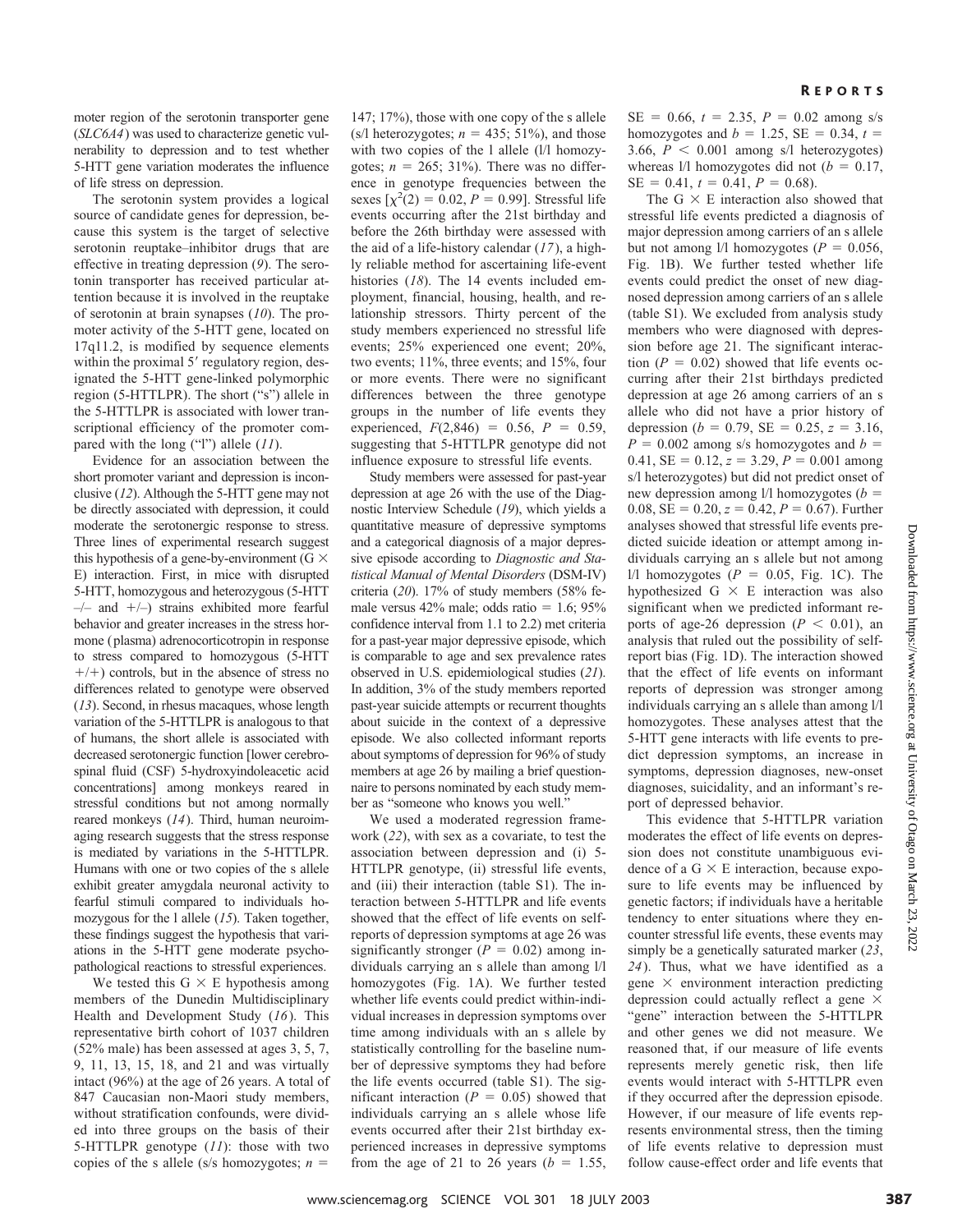

**Fig. 1.** Results of multiple regression analyses estimating the association between number of stressful life events (between ages 21 and 26 years) and depression outcomes at age 26 as a function of 5-HT T genotype. Among the 146 s/s homozygotes, 43 (29%), 37(25%), 28 (19%), 15 (10%), and 23 (16%) study members experienced zero, one, two, three, and four or more stressful events, respectively. Among the 435 s/l heterozygotes, 141 (32%), 101 (23%), 76 (17%), 49 (11%), and 68 (16%) experienced zero, one, two, three, and four or more stressful events. Among the 264 l/l homozygotes, 79 (29%), 73 (28%), 57 (21%), 26 (10%), and 29 (11%) experienced zero, one, two, three, and four or more stressful events. (**A**) Self-reports of depression symptoms. The main effect of 5-HT TLPR (i.e., an effect not conditional on other variables) was marginally significant  $(b = -0.96, \, \text{SE} = 0.52, t = 1.86, P = 0.06$ ), the main effect of stressful life events was significant  $(b = 1.75,$  SE  $= 0.23, t = 7.45, P < 0.001$ ), and the interaction between 5-HTTLPR and life events was in the predicted direction ( $b = -0.89$ , SE  $= 0.37$ ,  $t = 2.39$ ,  $P = 0.02$ ). The interaction showed that the effect of life events on self-reports of depression symptoms was stronger among individuals carrying an s allele ( $b = 2.52$ , SE  $= 0.66$ ,  $t = 3.82$ ,  $P < 0.001$  among s/s homozygotes, and  $b = 1.71$ , SE = 0.34,  $t = 5.02$ ,  $P < 0.001$  among s/l heterozygotes) than among l/l homozygotes ( $b = 0.77$ , SE = 0.43,  $t = 1.79$ ,  $P = 0.08$ ). (B) Probability of major depressive episode. The main effect of 5-HTTLPR was not significant ( $b = -0.15$ , SE = 0.14,  $z = 1.07$ ,  $P =$ 0.29), the main effect of life events was significant ( $b=$  0.37, SE  $=$  0.06,  $z=$  5.99,  $P$   $<$  0.001), and the G  $\times$  E was in the predicted direction ( $b=-0.19$ , SE  $=0.10$ ,  $z=1.91$ ,  $P=0.056$ ). Life events predicted a diagnosis of major depression among s carriers ( $b = 0.52$ , SE = 0.16,  $z = 3.28$ , P = 0.001 among s/s homozygotes, and  $b = 0.39$ , SE = 0.09,  $z = 4.24$ ,  $P < 0.001$  among s/l heterozygotes) but not among l/l homozygotes ( $b = 0.16$ , SE  $= 0.13$ ,  $z = 1.18$ ,  $P = 0.24$ ). (**C**) Probability of suicide ideation or attempt. The main effect of 5-HTTLPR was not significant ( $b =$  $-0.01$ , SE  $=0.28$ ,  $z=0.01$ ,  $P=0.99$ ), the main effect of life events was significant ( $b=0.51$ , SE  $=$ 0.13,  $z =$  3.96,  $P <$  0.001), and the G  $\times$  E interaction was in the predicted direction ( $b =$  –0.39,  $SE = 0.20$ ,  $t = 1.95$ ,  $P = 0.051$ ). Life events predicted suicide ideation or attempt among s carriers  $(b = 0.48, \text{ SE} = 0.29, z = 1.67, P = 0.09$  among s/s homozygotes, and  $b = 0.91, \text{ SE} = 0.25, z = 0.29$ 3.58,  $P <$  0.001 among s/l heterozygotes) but not among l/l homozygotes ( $b =$  0.13, SE  $=$  0.26,  $\,$ *z* = 0.49, *P* = 0.62). (**D**) Informant reports of depression. The main effect of 5-HTTLPR was not significant ( $\mathsf{b} = -0.06$ , SE  $= 0.06$ , t  $= 0.98$ ,  $\mathsf{P} = 0.33$ ), the main effect of life events was significant  $(b = 0.23, \text{ SE} = 0.03, t = 8.47, P < 0.001$ ), and the G  $\times$  E was in the predicted direction ( $b =$  $-0.11$ , SE  $= 0.04$ ,  $t = 2.54$ ,  $P < 0.01$ ). The effect of life events on depression was stronger among s carriers ( $b=$  0.39, SE  $=$  0.07,  $t~=$  5.23,  $P$   $<$  0.001 among s/s homozygotes, and  $b=$  0.17, SE  $=$ 0.04,  $t~=$  4.51,  $P <$  0.001 among s/l heterozygotes) than among l/l homozygotes ( $b~=$  0.14, SE  $=$ 0.05,  $t = 2.69$ ,  $P < 0.01$ ).

occur after depression should not interact with 5-HTTLPR to postdict depression. We tested this hypothesis by substituting the age-26 measure of depression with depression assessed in this longitudinal study when study members were 21 and 18 years old, before the occurrence of the measured life events between the ages of 21 and 26 years. Whereas the 5-HTTLPR  $\times$  life events interaction predicted depression at the age of 26 years, this same interaction did not postdict depression reported at age 21 nor at the age of 18 years (table S2), indicating our finding is a true  $G \times E$  interaction.

If 5-HTT genotype moderates the depressogenic influence of stressful life events, it should moderate the effect of life events that occurred not just in adulthood but also of stressful experiences that occurred in earlier developmental periods. Based on this hypothesis, we tested whether adult depression was predicted by the interaction between 5-



**Fig. 2.** Results of regression analysis estimating the association between childhood maltreatment (between the ages of 3 and 11 years) and adult depression (ages 18 to 26), as a function of 5-HTT genotype. Among the 147 s/s homozygotes, 92 (63%), 39 (27%), and 16 (11%) study members were in the no maltreatment, probable maltreatment, and severe maltreatment groups, respectively. Among the 435 s/l heterozygotes, 286 (66%), 116 (27%), and 33 (8%) were in the no, probable, and severe maltreatment groups. Among the 265 l/l homozygotes, 172 (65%), 69 (26%), and 24 (9%) were in the no, probable, and severe maltreatment groups. The main effect of 5-HT TLPR was not significant (b = –0.14, SE = 0.11, z = 1.33,  $P = 0.19$ ), the main effect of childhood maltreatment was significant ( $b = 0.30$ , SE  $= 0.10$ ,  $z = 3.04$ ,  $P = 0.002$ ), and the G  $\times$  E interaction was in the predicted direction ( $b = -0.33$ , SE  $=$ 0.16,  $z = 2.01$ ,  $P = 0.05$ ). The interaction showed that childhood stress predicted adult depression only among individuals carrying an s allele ( $b = 0.60$ , SE = 0.26,  $z = 2.31$ ,  $P = 0.02$ among s/s homozygotes, and  $b = 0.45$ , SE = 0.16,  $z = 2.83$ ,  $P = 0.01$  among s/l heterozyotes) and not among l/l homozygotes  $(b = -0.01, \text{ SE} = 0.21, z = 0.01, P = 0.99).$ 

HTTLPR and childhood maltreatment that occurred during the first decade of life (*16*, 25). Consistent with the G  $\times$  E hypothesis, the longitudinal prediction from childhood maltreatment to adult depression was significantly moderated by 5-HTTLPR (table S3). The interaction showed ( $P = 0.05$ ) that childhood maltreatment predicted adult depression only among individuals carrying an s allele but not among l/l homozygotes (Fig. 2).

We previously showed that variations in the gene encoding the neurotransmitter-metabolizing enzyme monoamine oxidase A (MAOA) moderate children's sensitivity to maltreatment (*25*). MAOA has high affinity for 5-HTT, raising the possibility that the protective effect of the l/l allele on psychiatric morbidity is further augmented by the presence of a genotype conferring high MAOA activity (*13*, *26*). However, we found that the moderation of life stress on depression was specific to a polymorphism in the 5-HTT gene, because this effect was observed regardless of the individual's MAOA gene status (tables S4 and S5).

Until this study's findings are replicated, speculation about clinical implications is pre-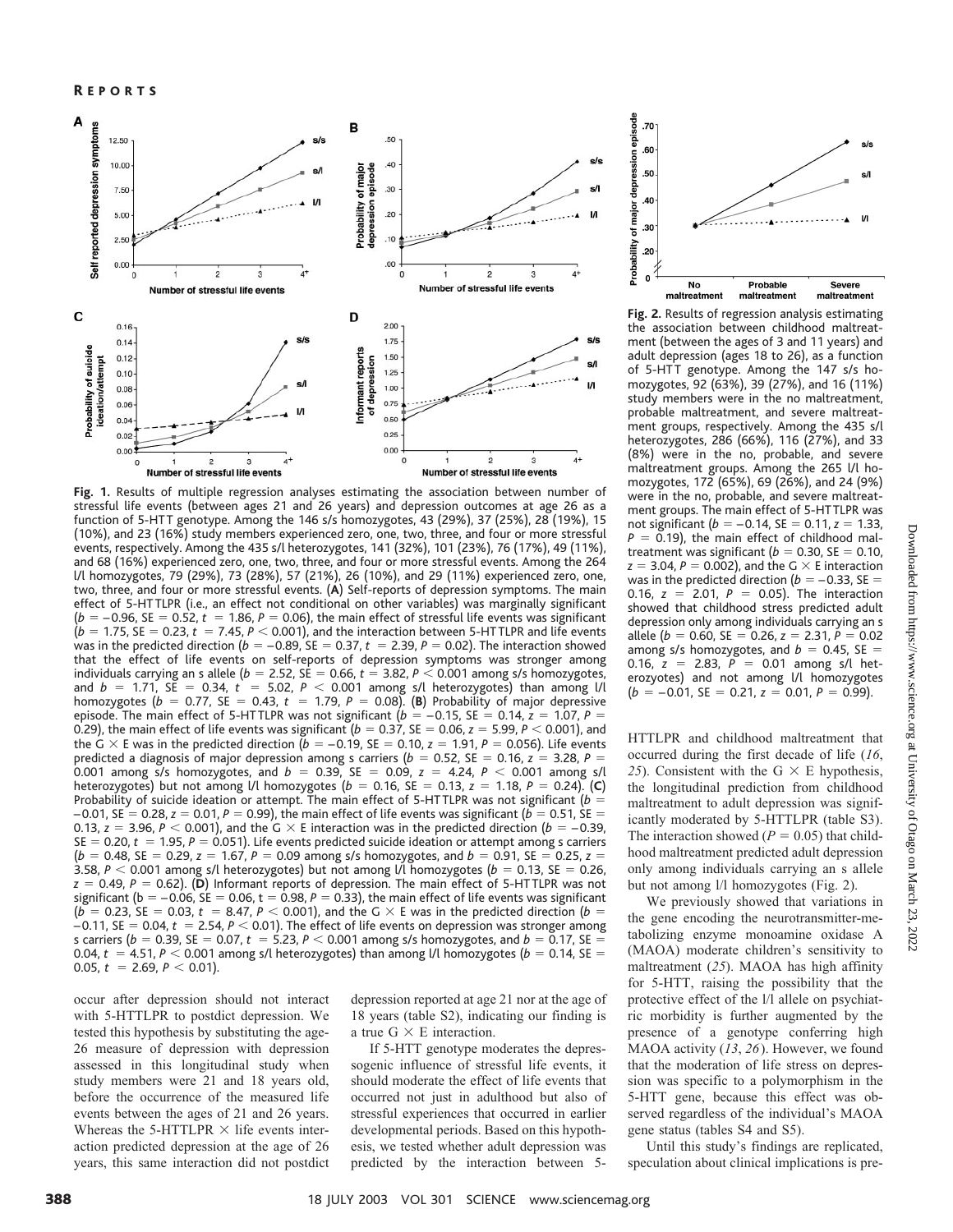## R EPORTS

**Fig. 3.** The percentage of individuals meeting diagnostic criteria for depression at age 26, as a function of 5-HT T genotype and number of stressful life events between the ages of 21 and 26. The figure shows individuals with either one or two copies of the short allele (**left**) and individuals



homozygous for the long allele (**right**). In a hierarchical logistic regression model, the main effect of genotype (coded as s group  $= 0$  and l group  $= 1$ ) was not significant,  $b = -0.15$ , SE  $= 0.21$ ,  $z =$ 0.72,  $P = 0.47$ ; the main effect of number of life events was significant,  $b = 0.34$ , SE = 0.06, z = 5.70,  $P < 0.001$ ; and the interaction between genotype and number of life events was significant,  $b = -0.30$ , SE = 0.15,  $z = 1.97$ ,  $P = 0.05$ .

mature. Nonetheless, although carriers of an s 5-HTTLPR allele who experienced four or more life events constituted only 10% of the birth cohort, they accounted for almost onequarter (23%) of the 133 cases of diagnosed depression. Moreover, among cohort members suffering four or more stressful life events, 33% of individuals with an s allele became depressed, whereas only 17% of the l/l homozygotes developed depression (Fig. 3). Thus, the G  $\times$  E's attributable risk and predictive sensitivity indicate that more knowledge about the functional properties of the 5-HTT gene may lead to better pharmacological treatments for those already depressed. Although the short 5-HTTLPR variant is too prevalent for discriminatory screening (over half of the Caucasian population has an s allele), a microarray of genes might eventually identify those needing prophylaxis against life's stressful events (*27*).

Evidence of a direct relation between the 5-HTTLPR and depression has been inconsistent (*12*), perhaps because prior studies have not considered participants' stress histories. In this study, no direct association between the 5-HTT gene and depression was observed. Previous experimental paradigms, including 5-HTT knockout mice (*13*), stressreared rhesus macaques (*14*), and human functional neuroimaging (*15*), have shown that the 5-HTT gene can interact with environmental conditions, although these experiments did not address depression. Our study demonstrates that this  $G \times E$  interaction extends to the natural development of depression in a representative sample of humans. However, we could not test hypotheses about brain endophenotypes (*28*) intermediate between the 5-HTT gene and depression because of the difficulty of taking CSF or functional magnetic resonance imaging measurements in an epidemiological cohort.

Much genetic research has been guided by the assumption that genes cause diseases, but the expectation that direct paths will be found from gene to disease has not proven fruitful for complex psychiatric disorders (*29*). Our findings of  $G \times E$  interaction for the 5-HTT gene and another candidate gene, MAOA (*25*), point to a different, evolutionary model. This model assumes that genetic variants maintained at high prevalence in the population probably act to promote organisms' resistance to environmental pathogens (*30*). We extend the concept of environmental pathogens to include traumatic, stressful life experiences and propose that the effects of genes may be uncovered when such pathogens are measured (in naturalistic studies) or manipulated (in experimental studies). To date, few linkage studies detect genes, many candidate gene studies fail consistent replication, and genes that replicate account for little variation in the phenotype (*29*). If replicated, our  $G \times E$  findings will have implications for improving research in psychiatric genetics. Incomplete gene penetrance, a major source of error in linkage pedigrees, can be explained if a gene's effects are expressed only among family members exposed to environmental risk. If risk exposure differs between samples, candidate genes may fail replication. If risk exposure differs among participants within a sample, genes may account for little variation in the phenotype. We speculate that some multifactorial disorders, instead of resulting from variations in many genes of small effect, may result from variations in fewer genes whose effects are conditional on exposure to environmental risks. Fig. and models unter university and the model of Absorbate Contents, We compute the contents of Absorbate Acceleration of the state of Otago on Absorbate Acceleration and the properties of Otago of Otago of Otago on Marc

## **References and Notes**

- 1. C. J. Tang, A. D. Lopez, *Lancet* **349**, 1498 (1997).
- 2. G. W. Brown, *Soc. Psychiatry Psychiatr. Epidemiol.* **33**, 363 (1998).
- 3. K. S. Kendler, L. M. Karkowski, C. A. Prescott, *Am. J. Psychiatry* **156**, 837(1999).
- 4. R. C. Kessler, *Annu. Rev. Psychol.* **48**, 191 (1997).
- 5. D. S. Pine, P. Cohen, J. G. Johnson, J. S. Brook, *J. Affect. Disorders* **68**, 49 (2002).
- 6. E. J. Costello *et al.*, *Biol. Psychiatry* **52**, 529 (2002). 7. S. M. Monroe, A. D. Simons, *Psychol. Bull.* **110**, 406
- (1991).
- 8. K. S. Kendler *et al.*, *Am. J. Psychiatry* **152**, 833 (1995).
- 9. C. A. Tamminga *et al.*, *Biol. Psychiatry* **52**, 589 (2002).
- 10. K. P. Lesch, M. D. Greenberg, J. D. Higley, A. Bennett, D. L. Murphy, in *Molecular Genetics and the Human Personality*, J. Benjamin, R. P. Ebstein, R. H. Belmaker, Eds. [American Psychiatric Association (APA), Washington, DC, 2002], pp. 109 –136.
- 11. K. P. Lesch *et al.*, *Science* **274**, 1527(1996).
- 12. K. P. Lesch, in *Behavioral Genetics in the Postgenomics Era*, R. Plomin, J. C. DeFries, I. W. Craig, P. McGuffin, Eds. (APA, Washington, DC, 2003), pp. 389 – 424.
- 13. D. L. Murphy *et al.*, *Brain Res. Bull.* **56**, 487(2001).
- 14. A. J. Bennett *et al.*, *Mol. Psychiatry* **7**, 188 (2002).
- 15. A. R. Hariri *et al.*, *Science* **297**, 400 (2002).
- 16. Materials and methods are available as supporting material on *Science* Online.
- 17. A. Caspi *et al.*, *Int. J. Methods Psychiatr. Res.* **6**, 101 (1996).
- 18. R. F. Belli, W. L. Shay, F. P. Stafford, *Public Opin. Q.* **65**, 45 (2001).
- 19. L. N. Robins, L. Cottler, K. Bucholtz, W. Compton, *Diagnostic Interview Schedule for DSM-IV* (Washington University, St. Louis, MO, 1995).
- 20. APA, *Diagnostic and Statistical Manual of Mental Disorders* (APA, Washington, DC, ed. 4, 1994).
- 21. R. C. Kessler, K. A. McGonagle, M. Swartz, D. G. Blazer, C. B. Nelson, *J. Affect. Disorders* **29**, 85 (1993).
- 22. L. S. Aiken, S. G. West, *Multiple Regression: Testing and Interpreting Interactions* (Sage, Thousand Oaks, CA, 1991).
- 23. K. S. Kendler, L. Karkowski-Shuman, *Psychol. Med.* **27**, 539 (1997).
- 24. R. Plomin, C. S. Bergeman, *Behav. Brain Sci.* **14**, 37 3 (1991).
- 25. A. Caspi *et al.*, *Science* **297**, 851 (2002).
- 26. N. Salichon *et al.*, *J. Neurosci.* **21**, 884 (2001).
- 27. W. E. Evans, M. V. Relling, *Science* **286**, 487(1999). 28. I. I. Gottesman, T. D. Gould, *Am. J. Psychiatry* **160**,
- 636 (2003).
- 29. D. Hamer, *Science* **298**, 71 (2002).
- 30. A. V. S. Hill, *Br. Med. Bull.* **55**, 401 (1999).
- 31. We thank P. Silva, founder of the Dunedin Multidisciplinary Health and Development Study, Air New Zealand, and the study members, their families, and their friends. Supported by the Health Research Council of New Zealand and the University of Wisconsin Graduate School and by grants from the U.K. Medical Research Council, the William T. Grant Foundation, and the U.S. National Institute of Mental Health (MH49414 and MH45070). T.E.M. is a Royal Society–Wolfson Research Merit Award holder. The study protocol was approved by the institutional review boards of the participating universities.

### **Supporting Online Material**

www.sciencemag.org/cgi/content/full/301/5631/386/  $DC1$ 

Materials and Methods Tables S1 to S5

27February 2003; accepted 16 June 2003